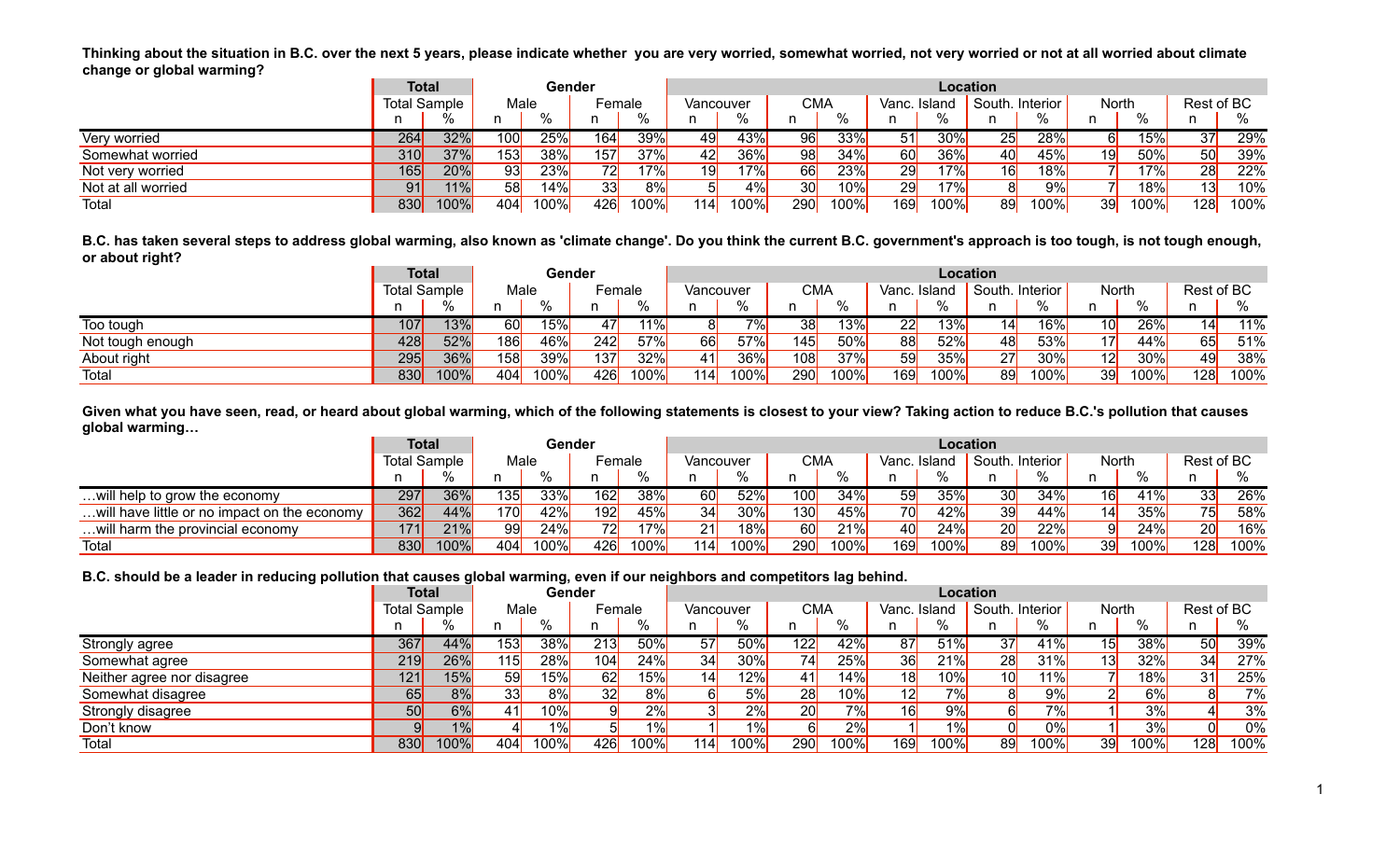**Thinking about the situation in B.C. over the next 5 years, please indicate whether you are very worried, somewhat worried, not very worried or not at all worried about climate change or global warming?**

|                    |        |      |               | <b>Income</b> |                |        |         |      |             |      |             | Age  |             |      |                 |        |
|--------------------|--------|------|---------------|---------------|----------------|--------|---------|------|-------------|------|-------------|------|-------------|------|-----------------|--------|
|                    | <\$30K |      | \$30K - \$70K |               | \$70K - \$100K |        | >\$100K |      | Age 18 - 34 |      | Age 35 - 49 |      | Age 50 - 64 |      | Age 65+         |        |
|                    |        | %    |               | $\frac{0}{6}$ | n              | %      |         | 0/2  |             |      |             |      |             | %    |                 |        |
| Very worried       | 17I    | 31%  | 92            | 32%           | 41             | $30\%$ | 43      | 36%  | 87          | 38%  | 68          | 31%  | 69          | 29%  | 39              | 27%    |
| Somewhat worried   | 61     | 41%  | 102           | 36%           | 51             | 38%    | 40      | 33%  | 84          | 37%  | 79          | 36%  | 87          | 36%l | 60              | 41%    |
| Not very worried   | 22     | 15%  | 58            | 20%           | 29             | 21%    | 25      | 21%  | 37          | 16%  |             | 19%  | 57          | 24%  | 30 <sup>l</sup> | 21%    |
| Not at all worried | 19     | 13%  | 35            | 12%           | 13             | 10%    | 12      | 10%  | 20          | 9%   | 29          | 13%  | 26          | 11%  | 16 <sup>l</sup> | $11\%$ |
| Total              | 150    | 100% | 287           | $100\%$       | 133            | 100%   | 120     | 100% | 227         | 100% | 218         | 100% | <b>240</b>  | 100% | 145             | 100%   |

**B.C. has taken several steps to address global warming, also known as 'climate change'. Do you think the current B.C. government's approach is too tough, is not tough enough, or about right?**

|                  |        |        |               | <b>Income</b> |                |               |         |        |             |      |             | Aqe  |             |      |         |      |
|------------------|--------|--------|---------------|---------------|----------------|---------------|---------|--------|-------------|------|-------------|------|-------------|------|---------|------|
|                  | <\$30K |        | \$30K - \$70K |               | \$70K - \$100K |               | >\$100K |        | Age 18 - 34 |      | Age 35 - 49 |      | Age 50 - 64 |      | Age 65+ |      |
|                  |        | %      |               | 0/2           |                | $\frac{0}{6}$ | n       | %      |             | 0/2  |             |      |             | $\%$ |         | %    |
| Too tough        | 19     | $13\%$ | 34            | 12%           | 20             | 15%           |         | $14\%$ | 16          | 7%   | 34          | 15%  | 38          | 16%  | 19      | 13%  |
| Not tough enough | 78     | 52%    | 149           | 52%           | 64             | 48%           | 62      | 52%    | 131         | 58%  | 104         | 48%  | 124         | 51%  | 69      | 48%  |
| About right      | 53'    | 35%    | 103           | 36%           | 49             | 37%           |         | 34%    | 81          | 35%  | <b>80</b>   | 37%  | 78          | 33%  | 56      | 39%  |
| Total            | 150    | 100%   | 287           | 100%          | 133            | 100%          | 120     | 100%   | 227         | 100% | <b>218</b>  | 100% | 240         | 100% | 145     | 100% |

**Given what you have seen, read, or heard about global warming, which of the following statements is closest to your view? Taking action to reduce B.C.'s pollution that causes global warming…**

|                                                |        |             |               | <b>Income</b> |                |               |                 |      |             |      |                   | Age  |             |      |           |        |
|------------------------------------------------|--------|-------------|---------------|---------------|----------------|---------------|-----------------|------|-------------|------|-------------------|------|-------------|------|-----------|--------|
|                                                | <\$30K |             | \$30K - \$70K |               | \$70K - \$100K |               | >\$100K         |      | Age 18 - 34 |      | Age 35 - 49       |      | Age 50 - 64 |      | Age 65+   |        |
|                                                |        | %           | n.            | %             |                | $\frac{1}{2}$ |                 | %    |             | %    |                   | %    |             | %    |           |        |
| will help to grow the economy                  | 56     | 37%         |               | 39%           | 43             | 32%           | 41              | 34%l | 92          | 41%  | 76 <mark> </mark> | 35%  | 77I         | 32%  | 52        | $36\%$ |
| will have little or no impact on the economy ' | 67     | 45%         | 116l          | 40%           | 62             | 47%           |                 | 39%  | 86          | 38%  | 87                | 40%  | 119         | 50%  | <b>70</b> | 49%    |
| will harm the provincial economy               | 26     | 18%         | 60            | 21%           | 29             | 21%           | 32 <sub>l</sub> | 27%  | 49          | 21%  | 56                | 26%  | 45          | 19%  | 22        | 15%    |
| Total                                          | 150    | <b>100%</b> | 287           | 100%          | 133            | 100%l         | 120             | 100% | 227         | 100% | 218               | 100% | <b>240</b>  | 100% | 145       | 100%   |

#### **B.C. should be a leader in reducing pollution that causes global warming, even if our neighbors and competitors lag behind.**

|                            |           |         |                  | <b>Income</b> |                |       |                 |      |             |      |             | Age   |                  |                     |         |             |
|----------------------------|-----------|---------|------------------|---------------|----------------|-------|-----------------|------|-------------|------|-------------|-------|------------------|---------------------|---------|-------------|
|                            | $<$ \$30K |         | \$30K - \$70K    |               | \$70K - \$100K |       | $> $100K$       |      | Age 18 - 34 |      | Age 35 - 49 |       | Age 50 - 64      |                     | Age 65+ |             |
|                            | n         | %       |                  | %             |                | %     | n               | %    |             | %    | n           |       |                  | %                   |         |             |
| Strongly agree             | 74        | 49%     | $\overline{127}$ | 44%           | 60             | 45%   | 52              | 43%  | 122         | 53%  | 77          | 35%   | 104 <sub>1</sub> | 43%                 | 64      | 45%         |
| Somewhat agree             | 33        | 22%     | 86               | 30%           | 31             | 23%   | 30 <sub>l</sub> | 25%  | 63          | 28%  | 63          | 29%   | 59               | 25%                 | 34      | 23%         |
| Neither agree nor disagree | 27        | 18%     | 34               | 12%           | 20             | 15%   | 14              | 12%  | 27          | 12%  | 38          | 17%   | 35               | 15%                 | 22      | 15%         |
| Somewhat disagree          | 10        | 7%      | 22               | 8%            |                | 6%    | 15              | 13%  |             | 1%   | 21          | 9%    | 25               | 10%                 | 16      | 11%         |
| Strongly disagree          |           | 3%      |                  | 5%            | 13             | 10%   | 81              | 7%I  |             | 4%   | 16          | 7%    | 17               | 7%                  |         | 6%          |
| Don't know                 |           | $1\%$   |                  | 1%            |                | $1\%$ |                 | 0%   | 41          | 2%   |             | 2%    |                  | 0%                  |         | 0%          |
| Total                      | 150       | $100\%$ | 287              | 100%          | 133            | 100%l | 120             | 100% | 227         | 100% | 218         | 100%) | <b>240</b>       | 100% <mark> </mark> | 145     | <b>100%</b> |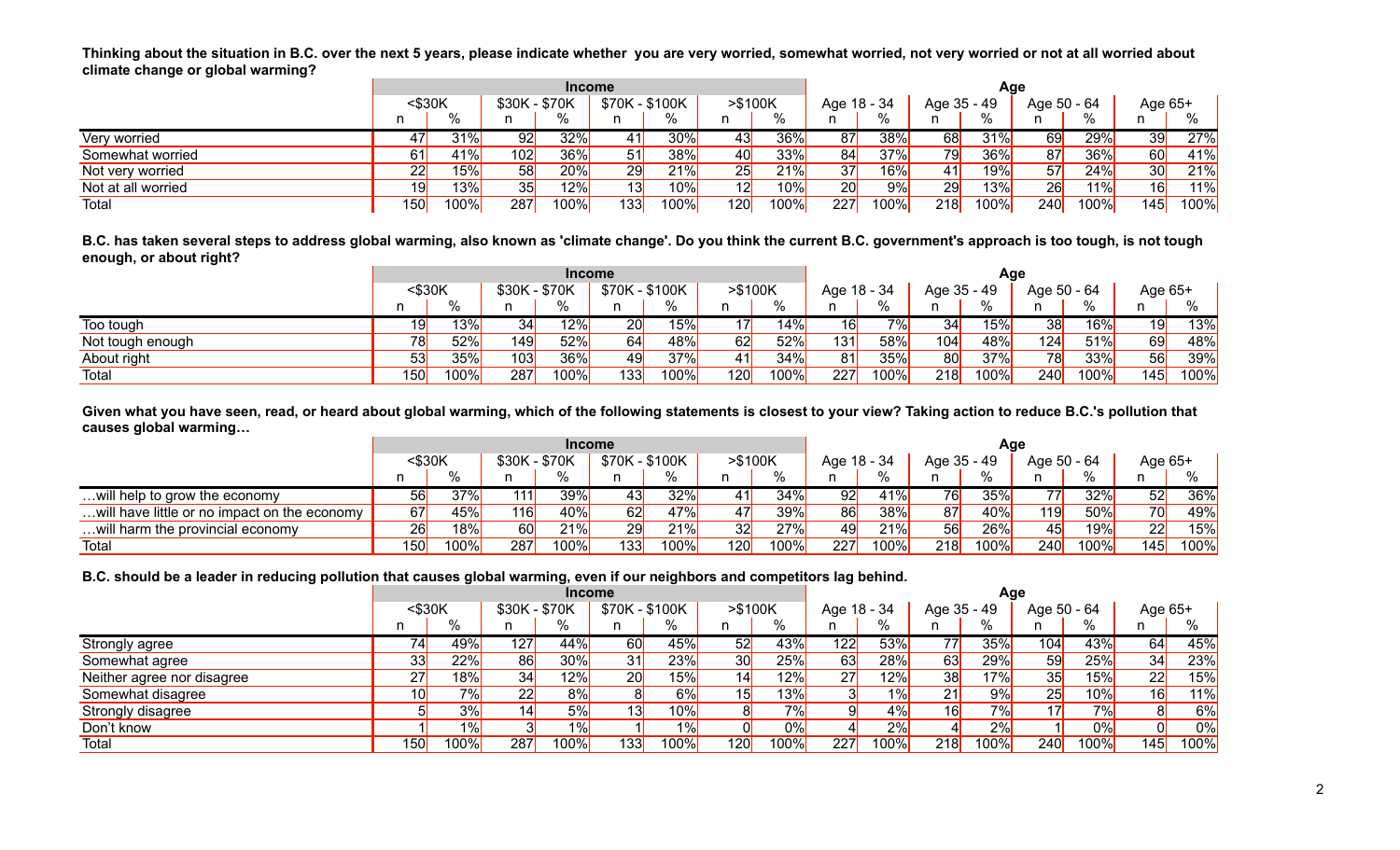## **The provincial government needs to raise revenue to provide various services to British Columbians, such as health care and education. Much of that revenue comes from taxes. In your view, what are the best ways for government to collect tax revenue [PLEASE RANK TOP 3]**

**Option a. Personal income taxes**

|                   | Total               |          |      | Gender |        |                   |           |          |                   |        |       | Location |                 |         |               |         |            |      |
|-------------------|---------------------|----------|------|--------|--------|-------------------|-----------|----------|-------------------|--------|-------|----------|-----------------|---------|---------------|---------|------------|------|
|                   | <b>Total Sample</b> |          | Male |        | Female |                   | Vancouver |          | <b>CMA</b>        |        | Vanc. | . Island | South. Interior |         | North         |         | Rest of BC |      |
|                   |                     | ്റ       |      |        |        |                   |           | $\Omega$ |                   | $\sim$ |       | $\%$     |                 |         | $\sim$<br>7 U |         |            | 70   |
| rank              | 40                  | 13%      | 241  | 14%    | 16)    | $12\%$            |           | 9%       | 20 <sub>l</sub>   | 16%    |       | 10%      |                 | 701     |               | 14%     |            | 14%  |
| rank 2            | 110                 | 35%      | 65   | 37%    |        | 33%               | 14I       | 35%      | 40 <mark> </mark> | 33%    | 29    | 41%      |                 | 34%     |               | 38%     | 12         | 30%  |
| rank <sub>3</sub> | 163                 | 52%      | 89   | 50%    |        | $\overline{55\%}$ | ാവ<br>22  | 55%      | 61                | 50%    | 35    | 49%      | 1 Q I           | 60%     |               | 48%     | 21         | 55%  |
| Total             |                     | 313 100% | 178  | 100%   | 136    | 100%              | 39        | $100\%$  | 121 l             | 100%   | 71    | 100%     | - 21<br>ັ       | $100\%$ | 13            | $100\%$ | 39         | 100% |

## **Option b. Corporate income taxes**

|                   | <b>Total</b>        |      |                 | Gender |                      |         |           |         |                 |        |                 |          | <b>Location</b> |              |     |          |                     |            |      |
|-------------------|---------------------|------|-----------------|--------|----------------------|---------|-----------|---------|-----------------|--------|-----------------|----------|-----------------|--------------|-----|----------|---------------------|------------|------|
|                   | <b>Total Sample</b> |      | Male            |        | $E$ <sub>emale</sub> |         | Vancouver |         | <b>CMA</b>      |        | Vanc            | Island   | South. Interior |              |     | North    |                     | Rest of BC |      |
|                   |                     |      |                 | 0/     |                      |         |           | $\%$    |                 | $\sim$ |                 | $\Omega$ |                 |              |     | $\Omega$ |                     |            |      |
| rank              | 551                 | 72%  | 255             | 70%    | 296                  | 73%     | 701       | 70%     | 87 <sup>1</sup> | 71%    | 113             | 71%      |                 | 70%          | 27  |          | 73%                 | 93         | 79%  |
| rank <sub>2</sub> | 157                 | 20%  | 69              | 19%    | 88                   | 22%     | 26        | 25%     | 52              | 20%    | 36              | 22%      | - 24<br>∼       | 24%          |     |          | $18\%$              | 16         | 14%  |
| rank 3            | 58                  | 8%   | 38 <sup>1</sup> | 10%    | 21                   | 5%      |           | 5%      | 25              | 10%    | 10 <sup>l</sup> | 7%       |                 | $F^{\alpha}$ |     |          | 10%                 |            | 8%   |
| Total             | 767                 | 100% | 362             | 100%   | 405                  | $100\%$ | 103       | $100\%$ | 264             | 100%   | 159             | 100%     | $\Omega$        | 100%         | 321 |          | 100% <mark>)</mark> | 118        | 100% |

## **Option c. Sales taxes**

|        | <b>Total</b>        |      |      |      | Gender |      |           |                  |            |         |       |              | <b>Location</b> |        |       |          |                 |         |
|--------|---------------------|------|------|------|--------|------|-----------|------------------|------------|---------|-------|--------------|-----------------|--------|-------|----------|-----------------|---------|
|        | <b>Total Sample</b> |      | Male |      | Female |      | Vancouver |                  | <b>CMA</b> |         | Vanc. | : Island     | South. Interior |        | Nortl |          | Rest of BC      |         |
|        |                     |      |      | 0/2  |        |      |           | %                |            | 0/2     |       | $\mathbf{a}$ |                 | $\sim$ |       | $\Omega$ |                 |         |
| rank   | 99                  | 21%  | 671  | 27%  | 32     | 14%  |           | 19% <sub>)</sub> | 35I        | 22%     | 25    | 25%          |                 | 16%    |       | 17%      | I3I             | 17%     |
| rank 2 | 117                 | 24%  | 72   | 29%  | 45     | 19%  | ാവ<br>∠∪⊧ | 29%              | 39         | 23%     | 20    | 20%          | 10 L            | 26%    |       | 33%      | 20 <sub>l</sub> | 25%     |
| rank 3 | 267                 | 55%  | 110  | 44%  | 156    | 67%  | 25 I      | 51%              | 91         | 55%     | 56    | 55%          | 30 <sup>l</sup> | 58%    | ושו   | 49%      | 46I             | 58%     |
| Total  | 483                 | 100% | 250  | 100% | 233    | 100% | 69        | $100\%$          | 165        | $100\%$ | 100   | 100%         | 51              | 100%   | ∠∪ı   | 100%     | 7al             | $100\%$ |

## **Option d. Property taxes**

|                   | <b>Total</b>        |          |      |      | Gender |       |            |         |            |          |      |        | Location        |        |                   |             |            |          |
|-------------------|---------------------|----------|------|------|--------|-------|------------|---------|------------|----------|------|--------|-----------------|--------|-------------------|-------------|------------|----------|
|                   | <b>Total Sample</b> |          | Male |      | Female |       | Vancouver  |         | <b>CMA</b> |          | Vanc | Island | South. Interior |        | Nort <sub>i</sub> |             | Rest of BC |          |
|                   |                     |          | n.   |      |        |       |            | $\%$    |            | $\Omega$ |      | $\sim$ |                 | $\sim$ |                   | 70          |            | $\Omega$ |
| rank <sup>-</sup> | 30 <sub>l</sub>     | 9%       | 181  | 11%  | 121    | $7\%$ |            | $11\%$  | 10I        |          |      | 701    |                 | 170/   |                   |             |            | 8%       |
| rank 2            | 107                 | 31%      | 50   | 31%  | 57     | 32%   | 11 I       | 24%     | 52         | 41%      | 16   | 28%    |                 | 18%    |                   | 28%         | 16         | 29%      |
| rank 3            | 204                 | 60%      | 95   | 58%  | 109    | 61%   | ?∩<br>, JU | 65%     | 65         | 51%      | 37   | 64%    | 24              | 65%    |                   | 72%<br>1270 | 21         | 63%      |
| Total             |                     | 341 100% | 163  | 100% | 178    | 100%  | 47I        | $100\%$ | 127        | 100%     | 58   | 100%   | 37              | 100%   | 1 Q I             | 100%        | 541        | $100\%$  |

#### **Option e. Carbon taxes or other taxes on environmental pollution**

|        | <b>Total</b>        |      |                                 | Gender  |        |      |           |         |                    |         |           |          | <b>Location</b> |         |                    |            |      |
|--------|---------------------|------|---------------------------------|---------|--------|------|-----------|---------|--------------------|---------|-----------|----------|-----------------|---------|--------------------|------------|------|
|        | <b>Total Sample</b> |      | Male                            |         | Female |      | Vancouver |         | <b>CMA</b>         |         | Vanc.     | . Island | South. Interior |         | North              | Rest of BC |      |
|        |                     | . പ  |                                 |         |        |      |           | 0/2     |                    | $\sim$  |           | 0/2      |                 |         |                    |            |      |
| rank   | 110                 | 19%  |                                 | 15%     | 7 UI   | 21%  |           | 24%     | 39I                | 20%     | 20        | 17%      |                 | 19%     | 23%                | 12         | 13%  |
| rank 2 | 338                 | 58%  | 148                             | 57%     | 191    | 58%  | 441       | 51%     | 107 $\vert$        | 55%     | 68        | 57%      | 38<br>୰୳        | 61%     | 55%<br>16 <b> </b> | 651        | 69%  |
| rank 3 | 138                 | 23%  | $\overline{\phantom{a}}$<br>721 | 28%     |        | 20%  | ാവ<br>▵▵  | 25%     | 49                 | 25%     | <b>31</b> | 26%      |                 | 20%     | 22%                | 17l        | 18%  |
| Total  | 586                 | 100% | 260                             | $100\%$ | 326    | 100% | 86I       | $100\%$ | 195 <mark> </mark> | $100\%$ | 119       | 100%     | A <sub>2</sub>  | $100\%$ | 29<br>100%         | 94         | 100% |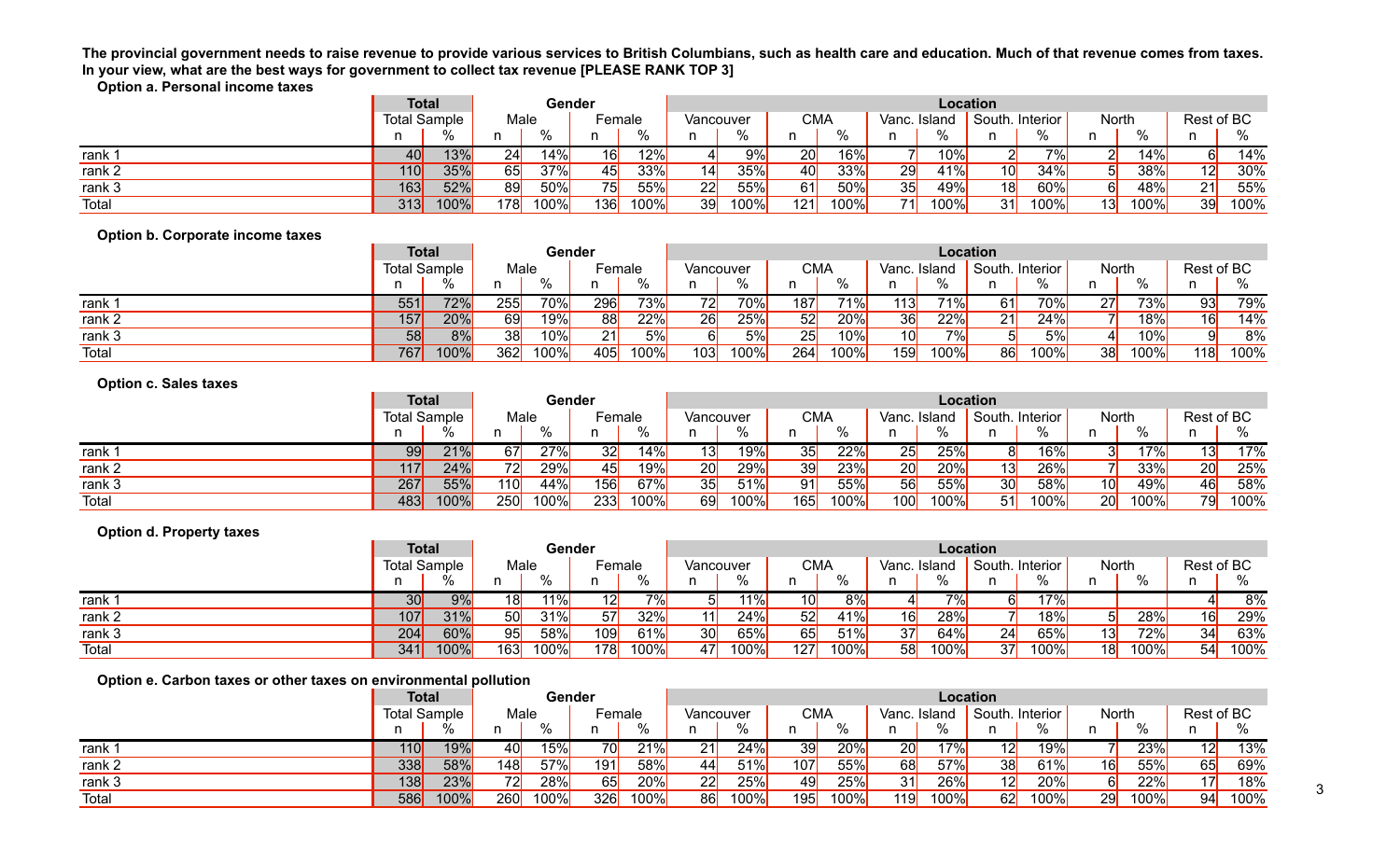# **The provincial government needs to raise revenue to provide various services to British Columbians, such as health care and education. Much of that revenue comes from taxes. In your view, what are the best ways for government to collect tax revenue [PLEASE RANK TOP 3]**

**Option a. Personal income taxes**

|                                  |            |           |                 | <b>Income</b> |                 |      |                 |      |                   |             |                | Age  |             |      |                 |      |
|----------------------------------|------------|-----------|-----------------|---------------|-----------------|------|-----------------|------|-------------------|-------------|----------------|------|-------------|------|-----------------|------|
|                                  | $<$ \$30K  |           | \$30K - \$70K   |               | \$70K - \$100K  |      | >\$100K         |      | Age 18 - 34       |             | Age 35 - 49    |      | Age 50 - 64 |      | Age 65+         |      |
|                                  | n          | $\%$      | n               | ℅             | n               | %    | n               | ℅    | n.                | %           | n              | %    | n           | %    | n               | %    |
| rank 1                           | $5 \mid$   | 11%       | 13              | 12%           | 10              | 19%  |                 | 12%  | 11                | 13%         | 6 <sup>1</sup> | 8%   | 12          | 13%  | 10              | 18%  |
| rank <sub>2</sub>                | 15         | 30%       | 41              | 38%           | 16              | 31%  | 25              | 43%  | 32                | 38%         | 30             | 40%  | 31          | 33%  | 17              | 29%  |
| rank $3$                         | 29         | 59%       | 55              | 50%           | 25              | 49%  | 26              | 44%  | 41                | 49%         | 39             | 52%  | 52          | 54%  | 32              | 53%  |
| <b>Total</b>                     | 48         | 100%      | 109             | 100%          | 51              | 100% | 58              | 100% | 84                | 100%        | 75             | 100% | 95          | 100% | 60              | 100% |
| Option b. Corporate income taxes |            |           |                 |               |                 |      |                 |      |                   |             |                |      |             |      |                 |      |
|                                  |            |           |                 | <b>Income</b> |                 |      |                 |      |                   |             |                | Age  |             |      |                 |      |
|                                  | $<$ \$30K  |           | \$30K - \$70K   |               | \$70K - \$100K  |      | >\$100K         |      |                   | Age 18 - 34 | Age 35 - 49    |      | Age 50 - 64 |      | Age 65+         |      |
|                                  | n          | $\%$      | n               | %             | n               | %    | n               | %    | n.                | %           | n.             | %    | n           | %    | n               | %    |
| rank 1                           | 104        | 75%       | 205             | 76%           | 82              | 67%  | 64              | 62%  | 148               | 75%         | 140            | 69%  | 173         | 75%  | 91              | 67%  |
| rank 2                           | 26         | 19%       | 42              | 16%           | 31              | 26%  | 30              | 28%  | 41                | 21%         | 45             | 22%  | 43          | 19%  | 29              | 21%  |
| rank 3                           | 8          | 6%        | $\overline{23}$ | 9%            | $\overline{9}$  | 7%   | 10              | 10%  | 9                 | 5%          | 19             | 9%   | 14          | 6%   | 16              | 12%  |
| Total                            | <b>138</b> | 100%      | 270             | 100%          | 122             | 100% | 104             | 100% | 198               | 100%        | 203            | 100% | 230         | 100% | 136             | 100% |
|                                  |            |           |                 |               |                 |      |                 |      |                   |             |                |      |             |      |                 |      |
| <b>Option c. Sales taxes</b>     |            |           |                 |               |                 |      |                 |      |                   |             |                |      |             |      |                 |      |
|                                  |            |           | \$30K - \$70K   | <b>Income</b> |                 |      | >\$100K         |      |                   |             |                | Age  |             |      |                 |      |
|                                  | $<$ \$30K  | %         |                 | ℅             | \$70K - \$100K  | $\%$ |                 | %    | Age 18 - 34<br>n. | %           | Age 35 - 49    | %    | Age 50 - 64 | ℅    | Age 65+<br>n    | %    |
|                                  | n          |           | n               |               | n               |      | n               |      |                   |             | n              |      | n           |      |                 |      |
| rank 1                           | 16         | 21%       | 25              | 15%           | 21              | 24%  | $\overline{22}$ | 32%  | 27                | 20%         | 28             | 22%  | 22          | 16%  | 22              | 26%  |
| rank 2                           | 19         | 25%       | 46              | 27%           | $\overline{22}$ | 25%  | 12              | 16%  | 35                | 27%         | 35             | 27%  | 27          | 20%  | $\overline{21}$ | 24%  |
| rank 3                           | 42         | 54%       | 97              | 58%           | 44              | 51%  | 36              | 52%  | 69                | 53%         | 68             | 52%  | 87          | 64%  | 42              | 49%  |
| Total                            | 76         | 100%      | 169             | 100%          | 87              | 100% | $\overline{70}$ | 100% | $\overline{131}$  | 100%        | 131            | 100% | 136         | 100% | 85              | 100% |
| <b>Option d. Property taxes</b>  |            |           |                 |               |                 |      |                 |      |                   |             |                |      |             |      |                 |      |
|                                  |            |           |                 | <b>Income</b> |                 |      |                 |      |                   |             |                | Age  |             |      |                 |      |
|                                  |            | $<$ \$30K | \$30K - \$70K   |               | \$70K - \$100K  |      | $> $100K$       |      | Age 18 - 34       |             | Age 35 - 49    |      | Age 50 - 64 |      | Age 65+         |      |
|                                  | n          | %         | n               | %             | n               | $\%$ | n               | $\%$ | n.                | %           | n              | %    | n.          | $\%$ | n               | %    |
| rank 1                           |            | 10%       | 14              | 12%           | $\overline{2}$  | 5%   | $\frac{4}{ }$   | 8%   | 5                 | 5%          | 9 <sub>l</sub> | 9%   | $6 \mid$    | 7%   | 10              | 18%  |
| rank <sub>2</sub>                | 20         | 28%       | 45              | 38%           | 13              | 27%  | 12              | 24%  | 31                | 29%         | 33             | 34%  | 25          | 30%  | 18              | 34%  |

### **Option e. Carbon taxes or other taxes on environmental pollution**

|                   |        |               |               |      | <b>Income</b>  |                     |                 |             |             |      |             |      | Age         |      |         |      |
|-------------------|--------|---------------|---------------|------|----------------|---------------------|-----------------|-------------|-------------|------|-------------|------|-------------|------|---------|------|
|                   | <\$30K |               | \$30K - \$70K |      | \$70K - \$100K |                     | >\$100K         |             | Age 18 - 34 |      | Age 35 - 49 |      | Age 50 - 64 |      | Age 65+ |      |
|                   |        | $\frac{0}{6}$ | n             | %    |                |                     |                 | %           |             | %    |             |      |             | %    |         |      |
| rank <sup>-</sup> | 18     | $16\%$        | 29            | 15%  | 19             | 20%                 | $\overline{2}3$ | $29\%$      | 37          | 22%  | 35          | 24%  | 27          | 15%  | l 1 l   | 11%  |
| rank <sub>2</sub> | 70     | 61%           | 113           | 57%  | 51             | 55%                 | 42 <sub>l</sub> | 53%         | 89          | 54%  | <b>76</b>   | 52%  | 114         | 65%  | 59      | 60%  |
| rank 3            | 27     | 23%           | 55            | 28%  | 22             | 24%                 | 15              | 19%         | 39          | 24%  | 36          | 24%  | 34          | 19%  | 29      | 29%  |
| Total             | 115    | $100\%$       | 197           | 100% | 92             | 100% <mark> </mark> | <b>80</b>       | <b>100%</b> | 165         | 100% | 148         | 100% | 175         | 100% | 99      | 100% |

rank 3 <mark> 45</mark> 63% 58<mark> 49%</mark> 33<mark> 68% 33</mark> 68% 69 66% 56 57% 53 63% 26 48% Total 72 100% 117 100% 48 100% 49 100% 105 100% 97 100% 84 100% 55 100%

4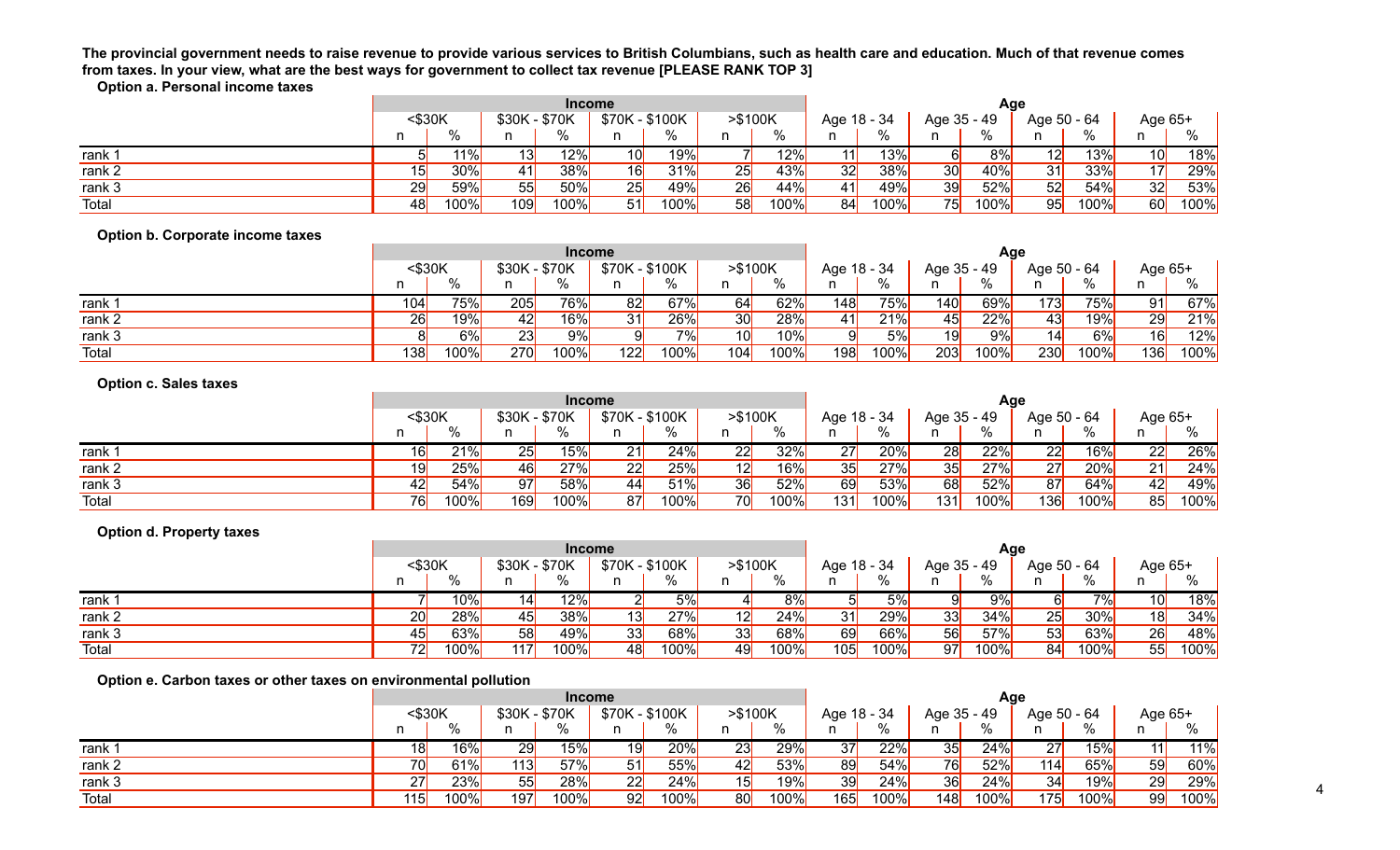*Pre-amble for remaining questions - In 2008, the Government of British Columbia introduced a carbon tax on fossil fuels in an effort to reduce the pollution that causes global warming. By 2012, the carbon tax will be collecting \$1.1 billion per year (about 3% of government revenue). B.C. has used that revenue to lower income tax and corporate tax rates, and give tax credits to low-income British Columbians.* 

|                                      | <b>Total</b>        |        |             | Gender |        |       |           |      |            |      |              |                   | Location        |                          |       |                 |            |      |
|--------------------------------------|---------------------|--------|-------------|--------|--------|-------|-----------|------|------------|------|--------------|-------------------|-----------------|--------------------------|-------|-----------------|------------|------|
|                                      | <b>Total Sample</b> |        | Male        |        | Female |       | Vancouver |      | <b>CMA</b> |      | Vanc. Island |                   | South. Interior |                          | North |                 | Rest of BC |      |
|                                      |                     |        |             |        |        |       |           | 0/   |            |      |              |                   |                 |                          |       | $\sim$          |            |      |
| Very positive                        | o2L                 | ರ ⁄ಂ   | 371         | 9%     |        | $6\%$ |           | 11%  |            | 6%   | 1 디          | 9% <mark> </mark> |                 | $\overline{\phantom{a}}$ |       | 30 <sub>6</sub> |            | 9%   |
| Somewhat positive                    | 208                 | 25%    | 108 $\vert$ | 27%    |        | 23%   |           | 36%  |            | 22%  | 44           | 26%               | 21              | 24%                      |       | 24%             | 291        | 23%  |
| Neutral/Neither positive or negative | 342                 | 41%    | 135         | 33%    | 207    | 49%   |           | 37%  | 131        | 45%  | 65           | 38%               | 35              | 39%                      | 16I   | A 201.          |            | 41%  |
| Somewhat negative                    | 137                 | $'7\%$ | 70          | 17%    | 67     | 16%   |           | 11%  |            | 16%  | 32           | 19%               | 16              | 19%,                     |       | 2606            |            | 16%  |
| Very negative                        | 81                  | 0%     | 54I         | 13%    | 27     | 6%    |           |      |            | 12%  | 131          | 8%                | 10 <sub>l</sub> | 12%                      |       | E0/             |            | 11%  |
| Total                                | 830                 | 100%   | 404         | 100%   | 426    | 100%  | 114       | 100% |            | 100% | 169 $\vert$  | $100\%$           | 89              | 100%                     | 39I   | 100%            | 128        | 100% |

**Based on what you have seen, read, or heard do you feel the carbon tax and accompanying tax cuts have had positive or negative consequences for British Columbia?**

**The carbon tax is applied to all fossil fuel combustion, but it isn't applied to other sources of pollution that causes global warming like methane decomposing from landfills or carbon dioxide being stripped from raw natural gas. Do you agree or disagree that the carbon tax should be applied equally to all sources of pollution that cause global warming?**

|                            |                   | <b>Total</b><br>Total Sample |                  | Gender |        |         |           |      |                 |       |                 |                     | Location |          |       |      |                   |      |
|----------------------------|-------------------|------------------------------|------------------|--------|--------|---------|-----------|------|-----------------|-------|-----------------|---------------------|----------|----------|-------|------|-------------------|------|
|                            |                   |                              | Male             |        | Female |         | Vancouver |      | <b>CMA</b>      |       | Vanc. Island    |                     | South.   | Interior | North |      | Rest of BC        |      |
|                            |                   |                              |                  | %      |        |         |           |      |                 |       |                 | %                   |          | %        | n     |      |                   |      |
| Strongly agree             | 271               | 33%                          | 132 <sub>l</sub> | 33%    | 139    | 33%     |           | 36%  | 88              | 30%   | 61              | 36%                 | 27       | 30%      |       | 33%  | 41l               | 32%  |
| Somewhat agree             | 300               | 36%                          | 132              | 33%    | 168    | 39%     | 40        | 35%  | 106             | 36%   | 60              | 36%                 | 30       | 33%      | 15    | 39%  | 49 <mark>l</mark> | 39%  |
| Neither agree nor disagree | 174I              | 21%                          | 85               | 21%    | 89     | 21%     | 28        | 24%  | 61              | 21%   | 30 <sup>l</sup> | 18%                 | 18       | 21%      |       | 20%  | 29                | 23%  |
| Somewhat disagree          | 40 <mark>l</mark> | 5%                           | 23               | 6%     | 16     | 4%      |           | 3%   | 20              | $7\%$ |                 | 4%                  |          | 8%       |       | 0%   |                   | 3%   |
| Strongly disagree          | 45                | 5%                           | 31               | 8%     | 14     | 3%      |           | 2%   | 15 <sup>1</sup> | 5%    | 12              | 7%                  |          | 8%       |       | 9%   |                   | 4%   |
| Total                      | 830               | $100\%$                      | 404              | 100%   | 426    | $100\%$ | 114       | 100% | 290             | 100%  | 169             | 100% <mark> </mark> | 89       | 100%     | 39    | 100% | 128 <sub>1</sub>  | 100% |

**In the future, B.C.'s carbon tax could generate more revenue than the \$1.1 billion currently forecast for 2012. For you, what would be appropriate uses for any new revenue from B.C.'s carbon tax (check all that apply):**

|                                                                                            | Total               |      |      | Gender |            |             |           |      |      |      |              |      | Location        |        |                 |             |            |      |
|--------------------------------------------------------------------------------------------|---------------------|------|------|--------|------------|-------------|-----------|------|------|------|--------------|------|-----------------|--------|-----------------|-------------|------------|------|
|                                                                                            | <b>Total Sample</b> |      | Male |        | Female     |             | Vancouver |      | СМА  |      | Vanc. Island |      | South. Interior |        | North           |             | Rest of BC |      |
|                                                                                            |                     |      | n    | %      | n.         | %           | n         | %    |      | %    |              | %    |                 | ℅      | n.              | %           | n          | %    |
| Investing in projects that help to reduce<br>pollution like public transit and more energy | 409                 | 49%  | 203  | 50%    | 205        | 48%         | 66        | 58%  | 132  | 45%  | 91           | 54%  | 49              | 54%    | 17 <sup>1</sup> | 44%         | 54         | 42%  |
| efficient buildings                                                                        |                     |      |      |        |            |             |           |      |      |      |              |      |                 |        |                 |             |            |      |
| Investing in other government priorities like<br>healthcare and education                  | 468                 | 56%  | 201  | 50%    | 266        | 63%         | 60        | 52%  | 161  | 56%  | 87           | 51%  | 55              | 62%    | 23              | 60%         | 82         | 64%  |
| Protecting low-income households from<br>increased energy prices                           | 295                 | 36%  | 135  | 33%    | <b>160</b> | 38%         | 39        | 34%  | 84   | 29%  | <b>76</b>    | 45%  | 38              | 42%    | 15              | 38%         | 44         | 34%  |
| Reducing personal income taxes                                                             | 331                 | 40%  | 158  | 39%    | 172        | 41%         | 42        | 37%  | 123  | 42%  | 67           | 40%  | 33              | $38\%$ | 16              | 40%         | 50         | 39%  |
| Reducing corporate taxes                                                                   | 32                  | 4%   | 18   | 4%     | 14         | 3%          |           | 4%   | -111 | 4%   | 11           | 6%   | 31              | 3%     |                 | 0%          |            | 3%   |
| Total                                                                                      | 830                 | 185% | 404  | 177%   | 426        | <b>192%</b> | 1141      | 185% | 290  | 176% | 169          | 196% | 89              | 199%   | 39              | <b>182%</b> | 128        | 182% |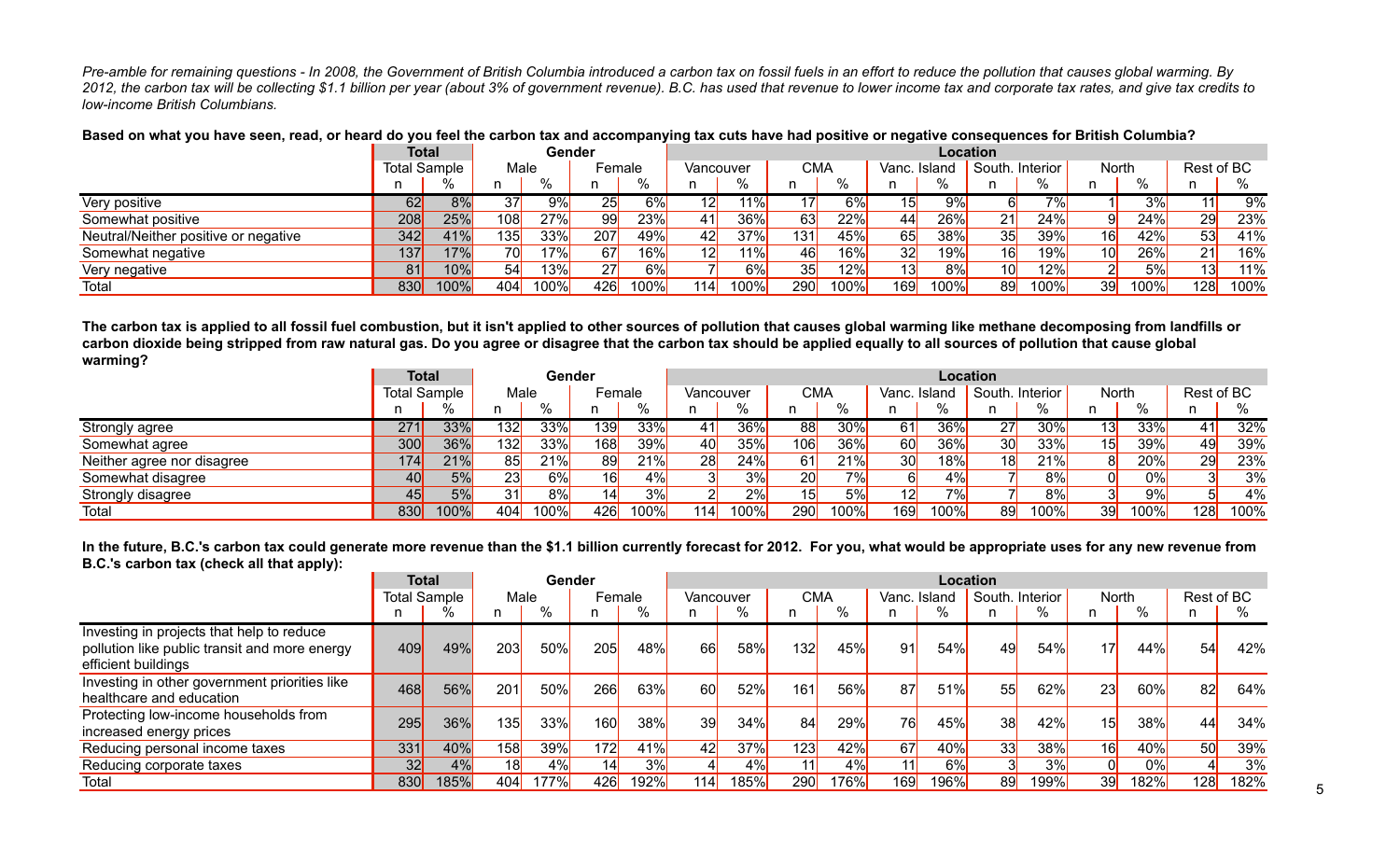*Pre-amble for remaining questions - In 2008, the Government of British Columbia introduced a carbon tax on fossil fuels in an effort to reduce the pollution that causes global warming. By 2012, the carbon tax will be collecting \$1.1 billion per year (about 3% of government revenue). B.C. has used that revenue to lower income tax and corporate tax rates, and give tax credits to low-income British Columbians.* 

|                                      |                 |      |                 | <b>Income</b> |                 |      |         |      |             |       |             | Age     |                 |         |         |      |
|--------------------------------------|-----------------|------|-----------------|---------------|-----------------|------|---------|------|-------------|-------|-------------|---------|-----------------|---------|---------|------|
|                                      | $<$ \$30K       |      | \$30K - \$70K   |               | \$70K - \$100K  |      | >\$100K |      | Age 18 - 34 |       | Age 35 - 49 |         | Age 50 - 64     |         | Age 65+ |      |
|                                      |                 | %    |                 | %             |                 | %    |         | %    |             | %     |             | %       |                 | %       |         |      |
| Very positive                        |                 | 9%   | 20 <sub>l</sub> | $7\%$         | 10 <sub>l</sub> | 8%   |         | 9%   | 27          | 12%   | 18          | 8%      | 61              | 3%      |         | 8%   |
| Somewhat positive                    | 40              | 27%  | 85              | 30%           | 26              | 20%  | 28      | 23%  | 69          | 30%   | 50          | 23%     | 51              | 21%     | 38      | 26%  |
| Neutral/Neither positive or negative | 62              | 42%  | 104             | 36%           | 58              | 43%  | 48      | 40%  | 93          | 41%   | 88          | 40%     | 106             | 44%     | 56      | 38%  |
| Somewhat negative                    | 22              | 15%  | 50              | 17%           | 23              | 17%  | 19      | 16%  | 22          | 10%   | 41          | 19%     | 48              | 20%     | 27      | 18%  |
| Very negative                        | 12 <sup>l</sup> | 8%   | 29              | 10%           | 16              | 12%  | 14ì     | 11%  | 16          | 7%    | 22          | 10%     | 30 <sub>l</sub> | 12%     | 13      | 9%   |
| Total                                | 150             | 100% | 287             | 100%)         | 133             | 100% | 120     | 100% | 227         | 100%) | <b>218</b>  | $100\%$ | 240             | $100\%$ | 145     | 100% |

**Based on what you have seen, read, or heard do you feel the carbon tax and accompanying tax cuts have had positive or negative consequences for British Columbia?**

**The carbon tax is applied to all fossil fuel combustion, but it isn't applied to other sources of pollution that causes global warming like methane decomposing from**  landfills or carbon dioxide being stripped from raw natural gas. Do you agree or disagree that the carbon tax should be applied equally to all sources of pollution that **cause global warming?**

|                            |        |       |                 | Income      |                |       |                 |        |                 |         |                   | Age  |             |      |                 |      |
|----------------------------|--------|-------|-----------------|-------------|----------------|-------|-----------------|--------|-----------------|---------|-------------------|------|-------------|------|-----------------|------|
|                            | <\$30K |       | \$30K - \$70K   |             | \$70K - \$100K |       | >\$100K         |        | Age 18 - 34     |         | Age 35 - 49       |      | Age 50 - 64 |      | Age 65+         |      |
|                            |        | %     | n               |             |                | %     | n               | %      |                 | %       | n.                |      |             | %    | n               | %    |
| Strongly agree             | 59     | 39%   | 96              | 33%         | 36             | 27%   | 44              | $37\%$ | 77              | 34%     | 73 <mark> </mark> | 34%  | 76          | 32%  | 44              | 30%  |
| Somewhat agree             | 43     | 28%   | 106             | 37%         | 57             | 43%   | 40 <sup>°</sup> | 33%    | 76              | 33%     | 71I               | 32%  | 95          | 40%  | 58              | 40%  |
| Neither agree nor disagree | 37     | 25%   | 58              | 20%         | 26             | 20%   | 22              | 19%    | 52              | 23%     | 52                | 24%  | 42          | 18%  | 27              | 19%  |
| Somewhat disagree          |        | 4%    | 13              | 4%          |                | 6%    |                 | 5%     | 12              | 5%      | ΩI                | 4%   | 131         | 5%   |                 | 4%   |
| Strongly disagree          |        | 4%    | 15 <sup>l</sup> | 5%          |                | 5%    |                 | 7%     | 10 <sup>1</sup> | 4%      | 13l               | 6%   | 13          | 5%   | 10 <sup>1</sup> | 7%   |
| Total                      | 150    | 100%) | 287             | 100% $\mid$ | 1331           | 100%l | 120             | 100%   | 227             | $100\%$ | <b>218</b>        | 100% | 240         | 100% | 145             | 100% |

**In the future, B.C.'s carbon tax could generate more revenue than the \$1.1 billion currently forecast for 2012. For you, what would be appropriate uses for any new revenue from B.C.'s carbon tax (check all that apply):**

|                                                                                                                   |                 |      |                 | Income      |                |      |                  |           |             |             |                  | Age     |             |      |           |                     |
|-------------------------------------------------------------------------------------------------------------------|-----------------|------|-----------------|-------------|----------------|------|------------------|-----------|-------------|-------------|------------------|---------|-------------|------|-----------|---------------------|
|                                                                                                                   | $<$ \$30K       |      | \$30K - \$70K   |             | \$70K - \$100K |      |                  | > \$100K  | Age 18 - 34 |             | Age 35 - 49      |         | Age 50 - 64 |      | Age $65+$ |                     |
|                                                                                                                   | n               | %    | n               | %           |                | %    | n                | %         |             |             |                  | $\%$    |             | %    |           | %                   |
| Investing in projects that help to reduce<br>pollution like public transit and more energy<br>efficient buildings | 85              | 57%  | 138             | 48%         | 64             | 48%  | 65               | 54%       | 139         | 61%         | 101 <sub>1</sub> | 46%     | 104         | 43%  | 64        | 44%                 |
| Investing in other government priorities like<br>healthcare and education                                         | 90 <sub>l</sub> | 60%  | <b>179</b>      | 62%         | 77             | 57%  | 58               | 48%       | 138         | 61%         | 1141             | 52%     | 132         | 55%  | 84        | 58%                 |
| Protecting low-income households from<br>increased energy prices                                                  | 91              | 61%  | 111             | 39%         | 26             | 20%  | 23               | 19%       | 91          | 40%         | 65               | 30%     | 82          | 34%  | 59        | 41%                 |
| Reducing personal income taxes                                                                                    | 60              | 40%  | 114             | 40%         | 54             | 40%  | 43               | 35%       | 108         | 47%         | 87               | 40%     | 86          | 36%  | 49        | 34%                 |
| Reducing corporate taxes                                                                                          |                 | 3%   | 10 <sup>l</sup> | $4\%$       | 5 <sup>1</sup> | 3%   |                  | <b>7%</b> | 15          | 6%          |                  | 4%      |             | 3%l  |           | 2%                  |
| Total                                                                                                             | 150             | 221% | 287             | <b>192%</b> | 133            | 169% | 120 <sub>l</sub> | 164%      | 227         | <b>215%</b> | <b>218</b>       | $172\%$ | 240         | 171% | 145       | 179% <mark> </mark> |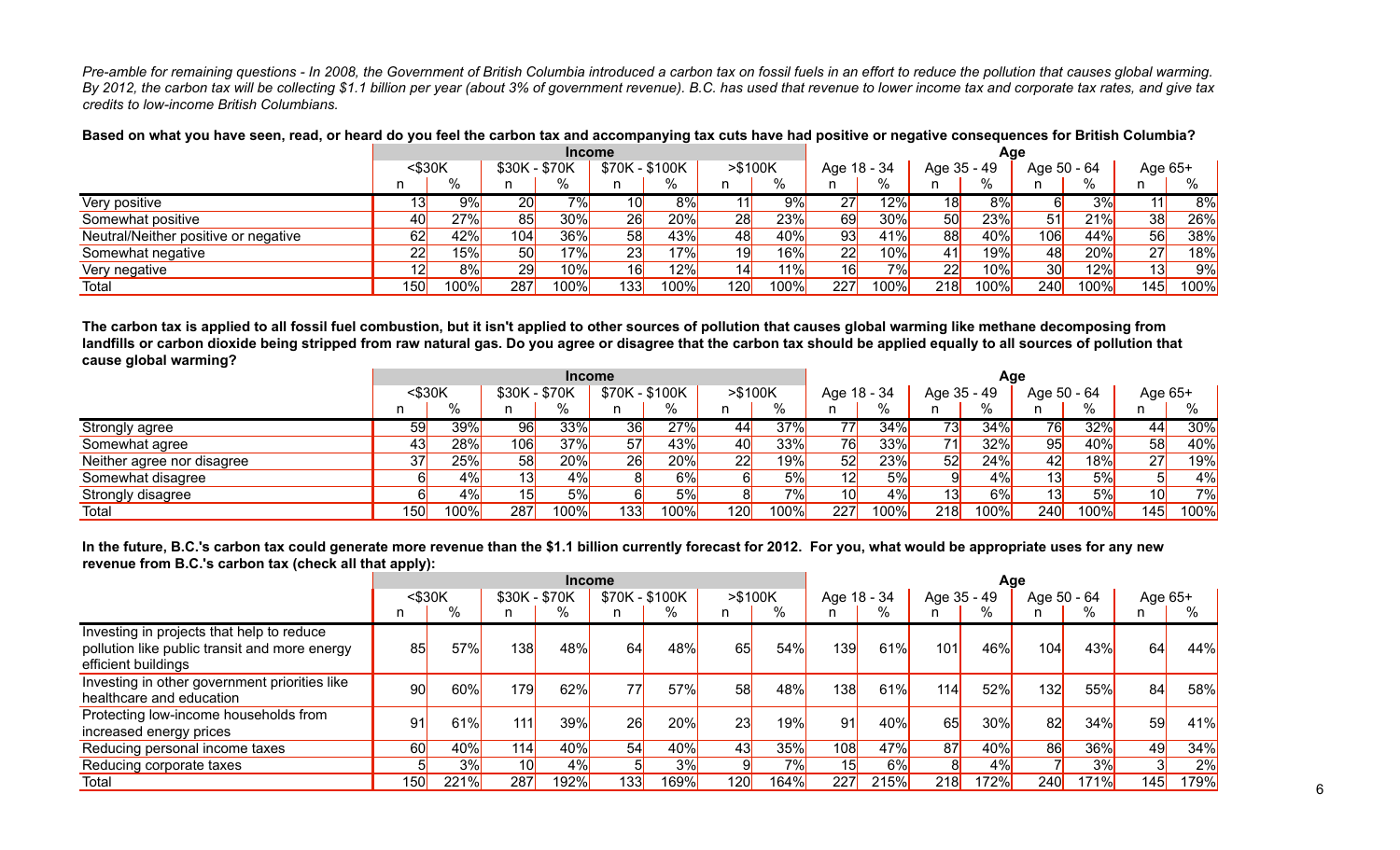**Every year, the carbon tax has been increasing by \$5 per tonne, and the schedule currently stops in 2012 when the tax will be \$30 per tonne. Do you think the carbon tax should continue to increase after 2012 as part of B.C.'s efforts to reduce pollution that causes global warming and increase investment in clean energy?**

|                                             | Total               |         |      | Gender |     |             |                 |           |                   |      |              |      | Location |                 |       |      |                 |      |
|---------------------------------------------|---------------------|---------|------|--------|-----|-------------|-----------------|-----------|-------------------|------|--------------|------|----------|-----------------|-------|------|-----------------|------|
|                                             | <b>Total Sample</b> |         | Male |        |     | Female      |                 | Vancouver | CMA               |      | Vanc. Island |      | South.   | <b>Interior</b> | North |      | Rest of BC      |      |
|                                             | n                   |         | n    | 0/2    |     |             | n               |           |                   |      |              | 0/2  | n        |                 |       |      |                 |      |
| Yes, should continue to increase after 2012 | 237                 | 29%     | 130l | 32%    | 106 | $25\%$      | 37              | $33\%$    | 70 <mark> </mark> | 24%  | 52           | 31%l | 29       | 32%             |       | 28%  | 38 <sup>l</sup> | 30%  |
| No, should not increase                     | 421                 | 51%     | 222  | 55%    | 199 | 47%         | 44              | 38%       | 161               | 56%  | 85           | 50%  | 40       | 45%             | 27    | 69%  | 65              | 51%  |
| Don't know                                  | 172                 | 21%     | 52   | 13%    | 120 | 28%         | 33 <sub>l</sub> | 29%       | <b>60</b>         | 21%  | 33           | 19%  | 21       | 23%             |       | 3%   | 24              | 19%  |
| Total                                       | 830                 | $100\%$ | 404  | 100%   | 426 | <b>100%</b> | 114             | 100%      | 290               | 100% | 169          | 100% | 89       | 100%            | 39    | 100% | 128             | 100% |